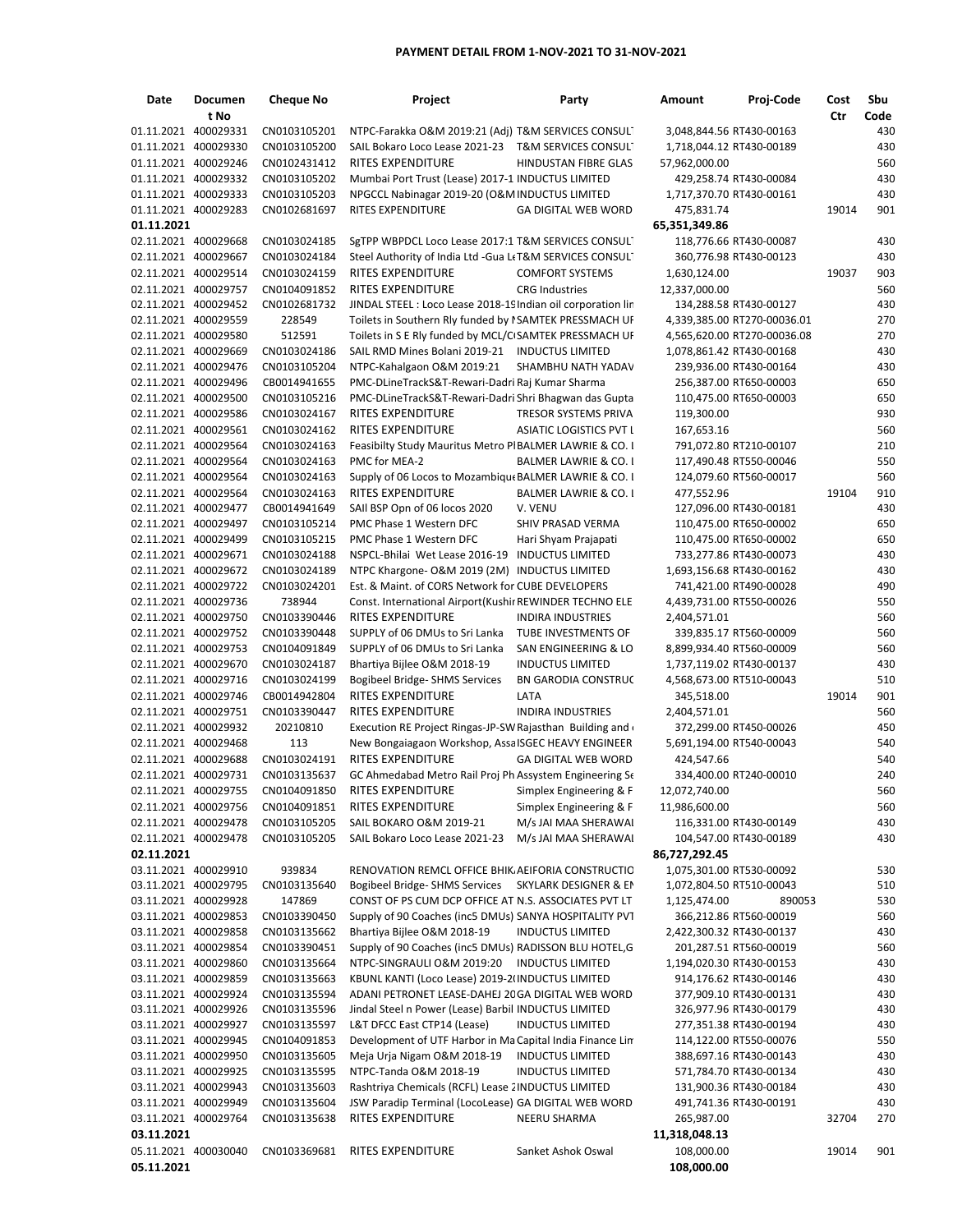```
08.11.2021 400030100 399487 NACO Project M/s Beacon Diagnostics 397,481.00 988136 360
08.11.2021 400030318 CN0104091857 RITES EXPENDITURE RITES LIMITED RETIRED 12,650,514.00 19014 901
08.11.2021 400030168 CN0104023504 RITES EXPENDITURE MAX HEALTHCARE INSTI 124,254.00 190310 903
08.11.2021 13,172,249.00
09.11.2021 400030481 CN0104211460 RITES EXPENDITURE S.K. INTERIOR'S 168.553.24 190316 903
09.11.2021 400030582 CB0015000028 CMP FOR SAHARANPUR SHARP EYE TRAFFIC SUR 170,885.66 RT210-00105 210
09.11.2021 400030344 CN0104211457 Est. & Maint. of CORS Network for Nitish Nayak Consultanc 182,019.00 RT490-00028 490
09.11.2021 400030343 CN0104211456 Est. & Maint. of CORS Network for CUBE DEVELOPERS 257,856.00 RT490‐00028 490
09.11.2021 400030468 CN0104211458 Supply of 90 Coaches (inc5 DMUs) TAJ MAHAL LUCKNOW‐ 289,780.96 RT560‐00019 560
09.11.2021 400030480 CN0104211459 RITES EXPENDITURE DIKSHA CONSTRUCTION 185,995.05 19037 903
09.11.2021 400030510 CN0104211461 SAIL Bhilai Loco Repair (R3‐R6) 202BOSCH LIMITED 289,105.00 RT430‐00192 430
09.11.2021 400030542 CN0104123531 RITES EXPENDITURE THE DELHI GOLF CLUB 5,472,000.00 930
09.11.2021 400030509 CN0104271559 SAIL Bhilai Loco Repair (R3-R6) 2021NDIAN OIL CORPORATI(2,228,415.00 RT430-00192 430
09.11.2021 400030514 CN0104249390 RITES EXPENDITURE INTEGRAL COACH FACT( 113,521,474.00 560
09.11.2021 400030524 CN0104271560 SAIL Bhilai Loco Repair (R3-R6) 202FAIVELEY TRANSPORT RA 863,064.00 RT430-00192 430
09.11.2021 400030574 CN0104211475 NTPC-Farakka O&M 2019:21 (Adj) COOMER ENGNEERING I 194,279.00 RT430-00163 430
09.11.2021 400030585 CN0104271570 GC Ahmedabad Metro Rail Proj Ph Assystem Engineering Se 334,400.00 RT240‐00010 240
09.11.2021 124,157,826.91
10.11.2021 400030665 CN0104667996 C/O RITES PROPERTY AT DLF 3 GUINARAYAN KUMAR INFR/ 2,347,894.00 RT530-00068 530
10.11.2021 400030636 512615 Toilets in East Coast Rly funded by SAMTEK PRESSMACH UR 6,017,574.00 RT270‐00036.07 270
10.11.2021 400030722 CN0104667999 NTPC‐RIHAND O&M 2019:20 AMAN CONSTRUCTION C 109,714.00 RT430‐00152 430
10.11.2021 400030613 68 Execution RE Project Ringas‐JP‐SWKEC International Ltd 7,641,857.00 RT450‐00026 450
10.11.2021 16,117,039.00
11.11.2021 400030950 CN0104668020 SAIL Bhilai Loco Repair (R3‐R6) 202SHRI HARI PACKERS AND 138,278.00 RT430‐00192 430
11.11.2021 400030924 CN0104668013 NTPC‐Sipat (O&M) 2018:20 TuKuSu INTERNATIONAL 124,775.00 RT430‐00124 430
11.11.2021 400030925 CB0015028821 SAIL Bhilai Loco Repair (R3‐R6) 202RELIABLE ENGINERING W 180,309.92 RT430‐00192 430
11.11.2021 400030813 CB0015028810 NTPC‐Sipat (O&M) 2018:20 V. VENU 263,930.65 RT430‐00124 430
11.11.2021 400030814 CB0015028811 NTPC‐Sipat (O&M) 2018:20 V. VENU 266,186.65 RT430‐00124 430
11.11.2021 400030815 CN0104668000 RITES EXPENDITURE IRCON INTERNATIONAL 487,120.84 34304 430
11.11.2021 400030816 CN0104668001 Visakhapatnam Port Lease 2019‐21CAROL TRAVELS AND ON 155,111.00 RT430‐00166 430
11.11.2021 400030913 CN0104727094 PMC Transport Sector for KIIFB KerCICILY SIBU 117,000.00 RT300‐00058 300
11.11.2021 400030841 CN0104497787 Preparation of Detailed Project Re Rental Uncle Technologi 114,400.00 RT410‐00037 410
11.11.2021 400030817 CN0104668002 ADANI PORT DPCL‐DHAMRA:16‐19SRI JAGANNATH TRAVEL 186,900.00 RT430‐00076 430
11.11.2021 2,034,012.06
12.11.2021 400031089 CN0104763842 SAIl BSP Opn of 06 locos 2020 T&M SERVICES CONSULT 1,455,822.06 RT430‐00181 430
12.11.2021 400031092 CN0104763845 SAIL Bhilai Loco Repair (R3‐R6) 202T&M SERVICES CONSULT 406,246.04 RT430‐00192 430
12.11.2021 400031090 CN0104763843 SAIl BSP Opn of 06 locos 2020 T&M SERVICES CONSULT 227,433.36 RT430‐00181 430
12.11.2021 400031005 CN0104727101 PMC Services for UG structures at GA DIGITAL WEB WORD 254,978.00 RT550‐00020 550
12.11.2021 400031084 CN0104930244 RITES EXPENDITURE SVAM POWER PLANT PV 369,060.00 19037 903
12.11.2021 400031091 CN0104763844 SAIL Bhilai Loco Repair (R3‐R6) 202T&M SERVICES CONSULT 262,698.97 RT430‐00192 430
12.11.2021 400031081 CN0104930241 RITES EXPENDITURE ESDS SOFTWARE SOLUT 990,472.48 19054 905
12.11.2021 400031083 CN0104930243 RITES EXPENDITURE Stech Waterproofing Co 1,262,342.00 19037 903
12.11.2021 400031093 CN0104763846 NTPC‐RIHAND O&M 2019:20 INDUCTUS LIMITED 2,225,417.94 RT430‐00152 430
12.11.2021 400031123 CN0105261371 Settingup Wagon Repair WS at DalMJUNCTION SERVICES L 1,501,727.00 RT540-00039 540
12.11.2021 400031011 CN0104727103 TPQA AIIMS DIFFERENT LOCATION BALMER LAWRIE & CO. I 104,446.63 RT530-00066 530
12.11.2021 400031025 CN0105539280 Supply of 06 Locos to Mozambique BHEL 7,795,500.00 RT560-00017 560
12.11.2021 400031121 CN0104930245 RITES EXPENDITURE BALMER LAWRIE & CO. 1 102,947.14 19014 9014 901
12.11.2021 400031069 CN0104930237 RITES EXPENDITURE C&K  Management Ltd. 127,221.00 21404 1400
12.11.2021 400031080 529098 POH of carriage repair shop Jodhp NATVAR CONSTRUCTION 6,128,397.00 RT540‐00049 540
12.11.2021 23,214,709.62
15.11.2021 400031334 CN0105261358 SAIL Bhilai Loco Repair (R3‐R6) 202FM PBW Bearings Privat 169,920.00 RT430‐00192 430
15.11.2021 400031333 CN0105261357 SAIL Bhilai Loco Repair (R3‐R6) 202FM PBW Bearings Privat 324,568.00 RT430‐00192 430
15.11.2021 400031161 CN0105022884 Incidental Services for Coaches & DCapital India Finance Lim 827,064.00 RT560‐00020 560
15.11.2021 400031272 CN0105330452 PMC Services for UG structures at KSK TOURS & TRAVELS 117,810.00 RT550‐00020 550
15.11.2021 400031164 308 Turnkey Redevelopment of VaranaPIONEER FABRICATORS P 3,638,997.00 RT530‐00044 530
15.11.2021 400031177 399489 NACO Project Roche Diagnostics India 1,692,646.96 988136 360
15.11.2021 400031266 CN0105400454 DPR, DE & PMCRailway siding Nab Electronics India 9,194,911.00 RT450‐00025 450
15.11.2021 400031273 CN0105330453 PMC Services for UG structures at Collabera Technologies I 108,136.48 RT550-00020 550
15.11.2021 400031285 CN0105261390 APCPL O&M Jhajjar 2019‐20 DHARAMBIR 103,259.00 RT430‐00155 430
15.11.2021 400031317 CN0105261410 RITES EXPENDITURE AO(CASH) BSNL 270,904.20 19474 947
15.11.2021 400031320 94 Re‐development of Ayodhya Rly StNS Associates Pvt Ltd 11,346,677.00 RT530‐00052 530
15.11.2021 400031341 CN0105261363 RITES EXPENDITURE Hewlett‐Packard Enterpr 969,000.00 19054 905
15.11.2021 400031340 CN0105261362 RITES EXPENDITURE Hewlett‐Packard Enterpr 416,415.11 19054 905
15.11.2021 400031267 CN0105261384 PMC of EI at Gevra Mines of SECL LALIT ADVERTISING 556,348.00 RT470‐00071 470
15.11.2021 29,736,656.75
16.11.2021 400031496 CN0105261366 TOURISIM GOVT OF BIHAR‐ RAJGIRCONVEYOR AND ROPEW 2,752,750.00 600754 540
16.11.2021 400031472 CB0015091429 Project Management Consultancy FUGRO  GEOTECH(INDIA 330,000.00 RT130‐00038 130
16.11.2021 400031497 CN0105400456 RITES EXPENDITURE INDIRA INDUSTRIES 4,758,115.86 560
16.11.2021 400031534 CN0105330482 DPR & PMC of BGC‐SA BandladeshEXPORT IMPORT BANK O 118,000.00 RT490‐00029 490
16.11.2021 400031415 CN0105330458 Supply of 90 Coaches (inc5 DMUs) C J INTERNATIONAL HOT 259,055.50 RT560‐00019 560
16.11.2021 400031465 CN0105330460 New Bongaiagaon Workshop, AssaCOLLABERA TECHNOLOG 196,471.61 RT540‐00043 540
16.11.2021 400031498 CN0105400457 RITES EXPENDITURE MEDHA SERVO DRIVES P 1,601,610.00 560
16.11.2021 400031406 CN0105261417 NTPC‐RIHAND O&M 2019:20 SAROJ KUMAR YADAV 268,641.00 RT430‐00152 430
```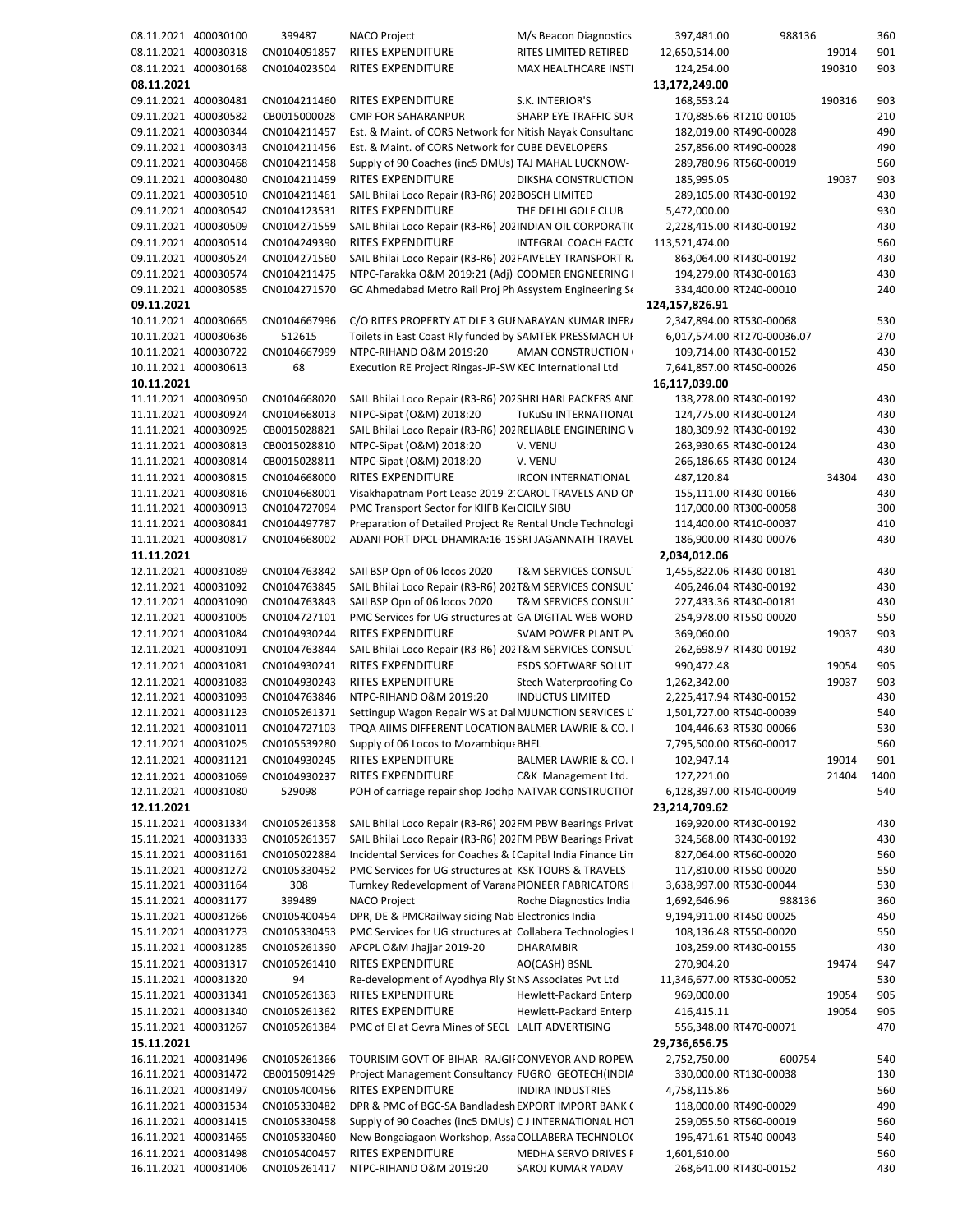|            | 16.11.2021 400031453 | 195469       | RITES EXPENDITURE                                          | FA & CAO NCR, Allahaba           | 107,336.00                  | 19014  | 901 |
|------------|----------------------|--------------|------------------------------------------------------------|----------------------------------|-----------------------------|--------|-----|
|            | 16.11.2021 400031631 | CN0105517268 | PMC FOR CONST PROJ OF ALLAHA STAMBH                        |                                  | 424,377.00<br>885853        |        | 530 |
|            | 16.11.2021 400031700 | 97           | Re-development of Ayodhya Rly St NS Associates Pvt Ltd     |                                  | 30,696,960.00 RT530-00052   |        | 530 |
| 16.11.2021 |                      |              |                                                            |                                  | 41,513,316.97               |        |     |
|            |                      |              |                                                            |                                  |                             |        |     |
|            | 17.11.2021 400031828 | 639418       | C U KERALA - DEV. WORKS                                    | S.THARTIUS ENGINEERIN            | 1,330,014.00 RT530-00037    |        | 530 |
|            | 17.11.2021 400031874 | CN0105592940 | <b>TPI NOIDA</b>                                           | <b>GA DIGITAL WEB WORD</b>       | 404,216.00 RT530-00049      |        | 530 |
|            | 17.11.2021 400031881 | CB0015091451 | SAII BSP Opn of 06 locos 2020                              | <b>REPUBLIC INDUSTRIAL &amp;</b> | 297,207.14 RT430-00181      |        | 430 |
|            | 17.11.2021 400031877 | CN0105517298 | <b>RITES EXPENDITURE</b>                                   | <b>SBM Enterprises</b>           | 694,037.50                  | 190310 | 903 |
|            | 17.11.2021 400031889 | CN0106048940 | v.wada-machhlipatnam sup                                   | <b>S.V ASSOCIATES</b>            | 117,913.00 RT320-00003      |        | 320 |
|            | 17.11.2021 400031731 | CN0105517286 | Proposed RITES office Building Kol Garg Builders           |                                  | 2,344,464.00 RT530-00073    |        | 530 |
|            | 17.11.2021 400031839 | CN0105592936 | Arch design of PTB Petrapole                               | <b>CREATIVE GROUP LLP</b>        | 15,249,444.80<br>494755     |        | 550 |
|            | 17.11.2021 400031870 | CN0105592937 | 3RD PARTY INSPECTION OF DJB                                | SHRIRAM INSTITUTE FOI            | 282,490.00<br>362153        |        | 530 |
|            | 17.11.2021 400031895 | CN0105539281 | Supply of 90 Coaches (inc5 DMUs) Faiveley Transport Rail T |                                  | 3,765,791.80 RT560-00019    |        | 560 |
|            |                      |              |                                                            |                                  |                             |        |     |
|            | 17.11.2021 400031718 | CN0105400462 | 2 Rail Flyover Near Sasaram & DDL MIDAS RESEARCH & DE\     |                                  | 650,000.00 RT510-00062      |        | 510 |
| 17.11.2021 |                      |              |                                                            |                                  | 25,135,578.24               |        |     |
|            | 18.11.2021 400031926 | CN0105592943 | 3RD PARTY INSPECTION OF DJB                                | <b>GA DIGITAL WEB WORD</b>       | 119,146.00<br>362153        |        | 530 |
|            | 18.11.2021 400032107 | CN0106048953 | Consultancy Services for IQA for KIOMKAR TRAVELS           |                                  | 242,027.20 RT300-00054      |        | 300 |
|            | 18.11.2021 400031921 | 128644       | Rajiv Gandhi IIM, Shillong                                 | SOM PROJECTS PRIVATE             | 3,040,717.00 RT530-00038    |        | 530 |
|            | 18.11.2021 400031957 | 128646       | Rajiv Gandhi IIM, Shillong                                 | <b>SOM PROJECTS PRIVATE</b>      | 6,708,480.00 RT530-00038    |        | 530 |
|            | 18.11.2021 400032112 | CN0105645073 | <b>RITES EXPENDITURE</b>                                   | WOMEN CHILDREN WEL               | 1,302,698.00                | 19095  | 909 |
|            | 18.11.2021 400031944 | CN0105592948 | DD, FS of Br./Tu Boddavara-KarakaLALIT ADVERTISING         |                                  | 127,785.00 RT510-00068      |        | 510 |
|            |                      |              |                                                            |                                  |                             |        |     |
| 18.11.2021 |                      |              |                                                            |                                  | 11,540,853.20               |        |     |
|            | 22.11.2021 400032206 | CN0106166135 | RITES EXPENDITURE                                          | Times Stationers Pvt Ltd         | 120,478.99                  | 19034  | 903 |
|            | 22.11.2021 400032385 | CN0106388499 | <b>RITES EXPENDITURE</b>                                   | <b>Times Stationers Pvt Ltd</b>  | 100,896.50                  | 19034  | 903 |
|            | 22.11.2021 400032421 | 20211122     | DDC depot Bhopal Indore                                    | ARDANUY INGENIERIA S             | 608,175.00 RT240-00033      |        | 240 |
|            | 22.11.2021 400032306 | CN0106388534 | <b>RITES EXPENDITURE</b>                                   | DURIAN INDUSTRIES LTD            | 294,423.97                  |        | 240 |
|            | 22.11.2021 400032307 | CN0106388535 | <b>RITES EXPENDITURE</b>                                   | SHUBHRACHI AUTOMAT               | 199,995.00                  |        | 300 |
|            | 22.11.2021 400032372 | CN0106388542 | Est. & Maint. of CORS Network for GA DIGITAL WEB WORD      |                                  | 141,018.00 RT490-00028      |        | 490 |
|            |                      |              |                                                            |                                  |                             |        |     |
|            | 22.11.2021 400032202 | CN0106166131 | <b>RITES EXPENDITURE</b>                                   | SHAHEED RAMPHAL KAJ              | 118,402.71                  | 19304  | 930 |
|            | 22.11.2021 400032202 | CN0106166131 | <b>RITES EXPENDITURE</b>                                   | SHAHEED RAMPHAL KAJ              | 102,029.05                  | 190311 | 903 |
|            | 22.11.2021 400032207 | CN0106166136 | Est. & Maint. of CORS Network for AO (CASH), BSNL, SURAT   |                                  | 660,800.00 RT490-00028      |        | 490 |
|            | 22.11.2021 400032217 | CN0106166138 | DPR for Development of Sadiya to Capital India Finance Lin |                                  | 2,317,928.00 RT130-00040    |        | 130 |
|            | 22.11.2021 400032276 | CN0106388515 | <b>RITES EXPENDITURE</b>                                   | <b>GA DIGITAL WEB WORD</b>       | 103,560.44                  | 36501  | 650 |
|            | 22.11.2021 400032275 | CN0106388514 | DE & PMC for NTPC LARA Stgl proj GA DIGITAL WEB WORD       |                                  | 152,229.60 RT470-00035      |        | 470 |
|            | 22.11.2021 400032355 | 228554       | Toilets in Southern Rly funded by I SAMTEK PRESSMACH UF    |                                  | 3,809,644.00 RT270-00036.01 |        | 270 |
|            | 22.11.2021 400032413 | CN0106388501 | supervision for Metro Exp Proj, Ma BALMER LAWRIE & CO. I   |                                  | 585,927.67 RT240-00024      |        | 240 |
|            |                      |              |                                                            |                                  |                             |        |     |
|            | 22.11.2021 400032413 | CN0106388501 | PMC for MEA-2                                              | BALMER LAWRIE & CO. I            | 543,981.26 RT550-00046      |        | 550 |
|            | 22.11.2021 400032413 | CN0106388501 | Supply of 06 Locos to Mozambique BALMER LAWRIE & CO. I     |                                  | 444,851.29 RT560-00017      |        | 560 |
| 22.11.2021 |                      |              |                                                            |                                  | 10,304,341.48               |        |     |
|            | 23.11.2021 400032486 | 20211123     | DDC depot Bhopal Indore                                    | ARDANUY INGENIERIA S             | 3,038,172.00 RT240-00033    |        | 240 |
|            | 23.11.2021 400032575 | CN0106447791 | <b>RITES EXPENDITURE</b>                                   | Times Stationers Pvt Ltd         | 103,341.99                  | 19034  | 903 |
|            | 23.11.2021 400032645 | CN0106623932 | <b>CMP FOR JHANSI</b>                                      | HIGHWAY ENGINEERING              | 186,011.00 RT210-00104      |        | 210 |
|            | 23.11.2021 400032451 | 3            | PMC for ICP MOREH(INDO-MYANIM/S L. K. & SONS               |                                  | 3,864,016.00<br>493255      |        | 550 |
|            | 23.11.2021 400032647 | CN0106751203 | CONSTRUCTION OF GIRLS HOSTEL S KUMAR & ASSOCIATES          |                                  | 148,525.00 RT530-00010      |        | 530 |
|            | 23.11.2021 400032688 | CN0106447793 | RITES EXPENDITURE                                          |                                  | 408,953.97                  | 19054  | 905 |
|            |                      |              |                                                            | VERTIV ENERGY PRIVATI            |                             |        |     |
|            | 23.11.2021 400032464 | CN0106447775 | RITES EXPENDITURE                                          | <b>AIRFLOW EQUIPMENTS</b>        | 53,281,153.62               |        | 560 |
|            | 23.11.2021 400032464 | CN0106447775 | Purchase of Free Supply items                              | <b>AIRFLOW EQUIPMENTS</b>        | 993,551.15 RT560-00016.1    |        | 560 |
|            | 23.11.2021 400032472 | CN0106388558 | Assessment of the stability of Flyo Jadavpur University    |                                  | 708,000.00 RT510-00057      |        | 510 |
|            | 23.11.2021 400032478 | 512616       | Toilets in Southern Rly funded by I SAMTEK PRESSMACH UF    |                                  | 6,116,959.00 RT270-00036.01 |        | 270 |
|            | 23.11.2021 400032646 | CN0106623933 | Feasibility and DPR for Coimbator ETERNIS ENERGY VENTU     |                                  | 160,000.00 RT210-00070      |        | 210 |
|            | 23.11.2021 400032689 | CN0106447794 | <b>RITES EXPENDITURE</b>                                   | <b>NBCC HEIGHTS</b>              | 201,038.20                  | 19054  | 905 |
|            | 23.11.2021 400032693 | CN0106623939 | MMI Plan for Surat Metro Phase-I RINA CONSULTING S.P.A     |                                  | 398,034.00 RT210-00095      |        | 210 |
|            | 23.11.2021 400032573 | CN0106447789 | RITES EXPENDITURE                                          | SANKET COMMUNICATI               | 282,138.00                  | 19024  | 902 |
|            |                      |              |                                                            |                                  |                             |        |     |
|            | 23.11.2021 400032469 | CN0106388557 | RITES EXPENDITURE                                          | RBM INFOCOM INDIA PV             | 194,282.00                  |        | 905 |
| 23.11.2021 |                      |              |                                                            |                                  | 70,084,175.93               |        |     |
|            | 24.11.2021 400032874 | CN0106821370 | <b>RITES EXPENDITURE</b>                                   | PRABHSAJAN SINGH SAM             | 1,913,405.00                | 19037  | 903 |
|            | 24.11.2021 400032778 | CN0106751212 | Steel Authority of India Ltd - Gua LtT&M SERVICES CONSUL   |                                  | 406,825.40 RT430-00123      |        | 430 |
|            | 24.11.2021 400032780 | CN0106751213 | WBDCL Bandel: Loco lease 2017-1T&M SERVICES CONSUL         |                                  | 419,820.58 RT430-00116      |        | 430 |
|            | 24.11.2021 400032781 | CN0106821364 | WBPDCL-BANDEL Loco Opn (3) 20 T&M SERVICES CONSUL          |                                  | 620,506.30 RT430-00104      |        | 430 |
|            | 24.11.2021 400032783 | CN0106821365 | L&T DFCC Lease CTP3 2020-21                                | T&M SERVICES CONSUL'             | 840,665.82 RT430-00182      |        | 430 |
|            |                      |              |                                                            |                                  |                             |        |     |
|            | 24.11.2021 400032785 | CN0106821367 | CESC:SGS Rly OPN 2018-20                                   | T&M SERVICES CONSUL'             | 720,572.96 RT430-00126      |        | 430 |
|            | 24.11.2021 400032777 | CN0106751211 | DVC:Koderma Loco Lease 2017:18T&M SERVICES CONSUL          |                                  | 461,529.74 RT430-00117      |        | 430 |
|            | 24.11.2021 400032776 | CN0106751210 | WBPDCL-BANDEL Loco Maint 2017T&M SERVICES CONSUL           |                                  | 282,221.64 RT430-00103      |        | 430 |
|            | 24.11.2021 400032779 | CN0106821363 | Gopalpur Ports Ltd (Loco Lease) 2CT&M SERVICES CONSUL      |                                  | 956,592.24 RT430-00171      |        | 430 |
|            | 24.11.2021 400032782 | CN0106751214 | SgTPP WBPDCL Loco Lease 2017:1 T&M SERVICES CONSUL         |                                  | 131,137.02 RT430-00087      |        | 430 |
|            | 24.11.2021 400032784 | CN0106821366 | IRCON Internation Lease 2020-21(IT&M SERVICES CONSUL       |                                  | 706,976.18 RT430-00129      |        | 430 |
|            | 24.11.2021 400032813 | CN0106751218 | Uttam Value Steels Loco Lease 201T&M SERVICES CONSUL       |                                  | 455,218.04 RT430-00112      |        | 430 |
|            | 24.11.2021 400032814 | CN0106751219 | NTPC Lara O&M 2019-20                                      | T&M SERVICES CONSULT             | 121,843.56 RT430-00165      |        | 430 |
|            | 24.11.2021 400032812 | CN0106751217 | NTPC Mouda Loco Maint 2020-21 T&M SERVICES CONSUL          |                                  | 415,611.48 RT430-00172      |        | 430 |
|            |                      |              |                                                            |                                  |                             |        |     |
|            | 24.11.2021 400032725 | CN0106623948 | Visakhapatnam Port Lease 2019-2: CAROL TRAVELS AND ON      |                                  | 166,202.00 RT430-00166      |        | 430 |
|            | 24.11.2021 400032741 | CN0106751208 | RITES EXPENDITURE                                          | JAI MAA VINDHYAVASHI             | 537,142.00 RT320-00015      |        | 320 |
|            | 24.11.2021 400032800 | CN0106951809 | Supply of 06 Locos to Mozambique GA DIGITAL WEB WORD       |                                  | 261,205.17 RT560-00017      |        | 560 |
|            | 24.11.2021 400032726 | CN0106623949 | SAIL BOKARO O&M 2019-21                                    | M/s JAI MAA SHERAWAI             | 113,387.00 RT430-00149      |        | 430 |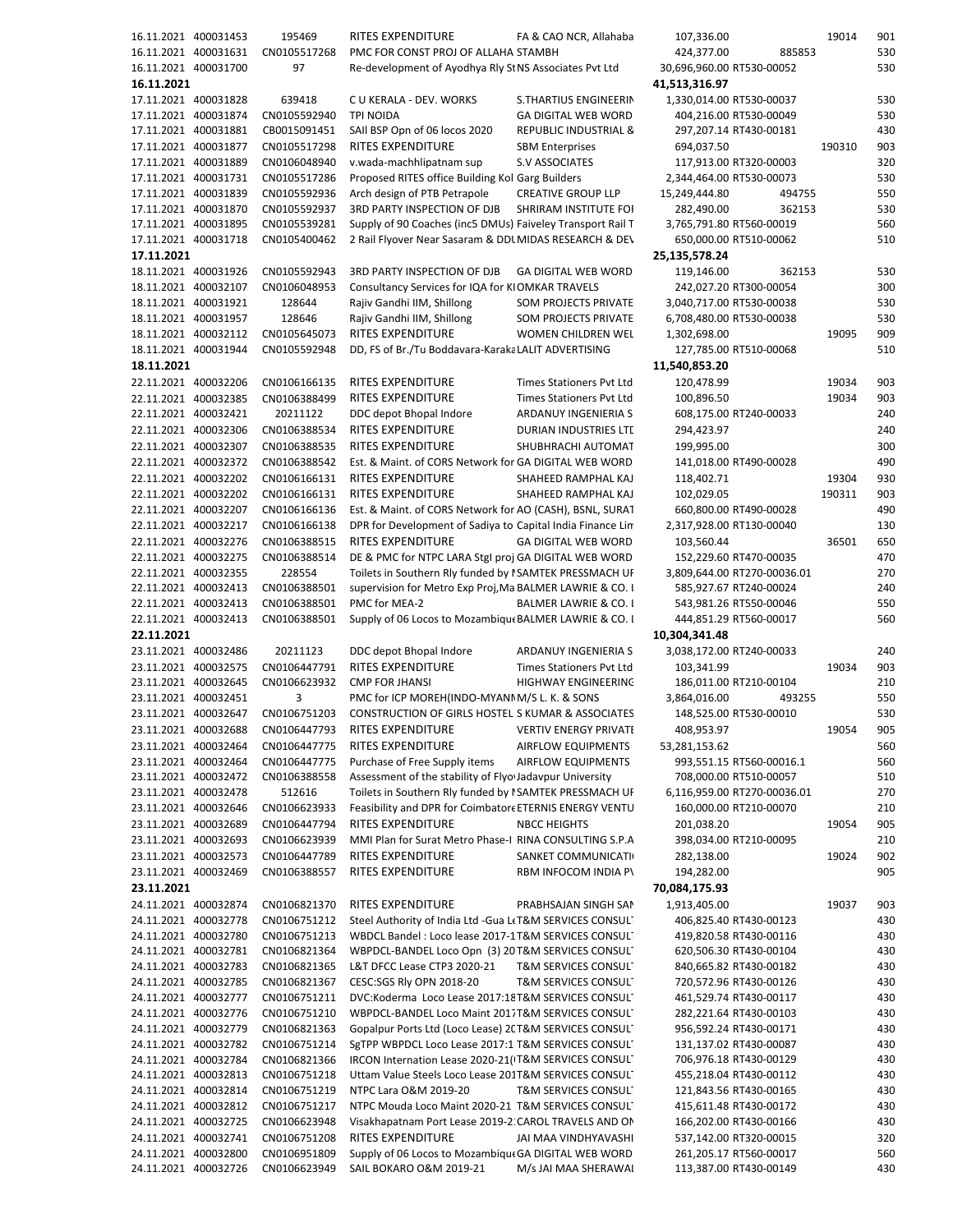| 24.11.2021 |                                              |                              |                                                                                                          |                                | 9,530,862.13                                     |       |            |
|------------|----------------------------------------------|------------------------------|----------------------------------------------------------------------------------------------------------|--------------------------------|--------------------------------------------------|-------|------------|
|            | 25.11.2021 400033000                         | CN0107017818                 | PMC Services for UG structures at GA DIGITAL WEB WORD                                                    |                                | 123,780.26 RT550-00020                           |       | 550        |
|            | 25.11.2021 400032996                         | CN0107017817                 | PARADEEP PORT : LOCO LEASE MU RAIL ASSOCIATES ENTER                                                      |                                | 242,237.50 RT430-00078                           |       | 430        |
|            | 25.11.2021 400032951                         | CN0106951819                 | Geophysical work for NHSRCL                                                                              | National Geotechnica S         | 276,120.00 RT500-00069                           |       | 500        |
|            | 25.11.2021 400032921<br>25.11.2021 400032879 | CN0106951816<br>CN0107329099 | <b>RITES EXPENDITURE</b><br>ROH freight Maintainance, Manes ECoR-RITES LIMITED                           | ASHOK KUMAR KUWAR              | 605,000.00<br>7,005,203.00 RT540-00044           | 19037 | 903<br>540 |
|            | 25.11.2021 400032880                         | CN0106821371                 | POH of carriage repair shop Jodhp RITES Ltd.-SBI                                                         |                                | 193,165.00 RT540-00049                           |       | 540        |
|            | 25.11.2021 400032891                         | 20211125                     | TPIA for PWD Delhi Barrapullah PhGA DIGITAL WEB WORD                                                     |                                | 143,511.72 RT320-00001                           |       | 320        |
|            | 25.11.2021 400032916                         | 195488                       | RITES EXPENDITURE                                                                                        | DAKSHIN HARYANA BIJL           | 1,233,307.00                                     | 19037 | 903        |
|            | 25.11.2021 400032919                         | CN0106951814                 | <b>RITES EXPENDITURE</b>                                                                                 | J.C. BHALLA & CO.              | 222,600.00                                       | 19014 | 901        |
|            | 25.11.2021 400032936                         | CN0106821380                 | NTPC-Tanda O&M 2018-19                                                                                   | <b>INDUCTUS LIMITED</b>        | 492,831.74 RT430-00134                           |       | 430        |
|            | 25.11.2021 400032937                         | CN0106821381                 | NTPC-RIHAND O&M 2019:20                                                                                  | <b>INDUCTUS LIMITED</b>        | 1,988,616.88 RT430-00152                         |       | 430        |
|            | 25.11.2021 400032949                         | CN0106821383                 | SUPPLY of 06 DMUs to Sri Lanka                                                                           | <b>INTEGRAL COACH FACT(</b>    | 42,570,552.90 RT560-00009                        |       | 560        |
|            | 25.11.2021 400032975                         | CN0106951820                 | <b>RITES EXPENDITURE</b>                                                                                 | Concor                         | 120,331.00                                       | 19014 | 901        |
|            | 25.11.2021 400032976                         | 311                          | Turnkey Redevelopment of Varana NS Associates Pvt Ltd                                                    |                                | 4,363,114.00 RT530-00044                         |       | 530        |
|            | 25.11.2021 400032989                         | 64575                        | Toilets in Western Rly funded by CSAMTEK PRESSMACH UF                                                    |                                | 6,485,795.00 RT270-00036.04                      |       | 270        |
|            | 25.11.2021 400033035                         | CN0107017822                 | REN.OF RITES FLAT AT NESTLE-1, N KUMAWAT INFRASTRUC                                                      |                                | 1,936,320.00 RT530-00093                         |       | 530        |
|            | 25.11.2021 400032980                         | CN0107329100                 | POH of carriage repair shop Jodhp JODHPUR-RITES LTD                                                      |                                | 26,857,531.00 RT540-00049                        |       | 540        |
|            | 25.11.2021 400032959                         | 69                           | Execution RE Project Ringas-JP-SW KEC International Ltd                                                  |                                | 9,542,833.00 RT450-00026                         |       | 450        |
|            | 25.11.2021 400032970                         | 70                           | Execution RE Project Ringas-JP-SW KEC International Ltd                                                  |                                | 4,477,700.00 RT450-00026                         |       | 450        |
| 25.11.2021 | 26.11.2021 400033050                         | CN0107017825                 |                                                                                                          |                                | 108,880,550.00                                   |       | 430        |
|            | 26.11.2021 400033196                         | CN0107463691                 | SAIL IISCO Burnpur: Loco Maint 20 T&M SERVICES CONSUL<br>NTPC-Bongaigaon O&M 2018-19 T&M SERVICES CONSUL |                                | 899,531.70 RT430-00150<br>332,298.90 RT430-00136 |       | 430        |
|            | 26.11.2021 400033198                         | CN0107463695                 | SAII BSP Opn of 06 locos 2020                                                                            | <b>T&amp;M SERVICES CONSUL</b> | 2,086,811.34 RT430-00181                         |       | 430        |
|            | 26.11.2021 400033198                         | CN0107463695                 | SAIL Bhilai Loco Repair (R3-R6) 202T&M SERVICES CONSUL                                                   |                                | 1,309,344.76 RT430-00192                         |       | 430        |
|            | 26.11.2021 400033148                         | CN0107463684                 | National AIDS Control Project (NAIGA DIGITAL WEB WORD                                                    |                                | 201,762.00 RT360-00005                           |       | 360        |
|            | 26.11.2021 400033105                         | CN0107463681                 | CONST.OF BUILDING-DISTT JALAUIF C C PROJECTS PVT LTD                                                     |                                | 259,321.00<br>875753                             |       | 530        |
|            | 26.11.2021 400033195                         | CN0107463690                 | RINL VISAKHAPATNAM (Loco Main T&M SERVICES CONSUL'                                                       |                                | 548,019.68 RT430-00169                           |       | 430        |
|            | 26.11.2021 400033197                         | CN0107463693                 | NTPC-Farakka O&M 2019:21 (Adj) T&M SERVICES CONSUL                                                       |                                | 3,035,725.12 RT430-00163                         |       | 430        |
|            | 26.11.2021 400033199                         | CN0107463696                 | Visakhapatnam Port Lease 2019-2 T&M SERVICES CONSUL                                                      |                                | 1,443,100.84 RT430-00166                         |       | 430        |
|            | 26.11.2021 400033049                         | CN0107017824                 | CESC Kolkata (Opn) Budge Budge T&M SERVICES CONSUL                                                       |                                | 1,110,074.72 RT430-00110                         |       | 430        |
|            | 26.11.2021 400033051                         | CN0107017826                 | JINDAL STEEL : Loco Lease 2018-19 T&M SERVICES CONSUL                                                    |                                | 772,172.64 RT430-00127                           |       | 430        |
|            | 26.11.2021 400033160                         | CN0107329106                 | RITES EXPENDITURE                                                                                        | <b>GA DIGITAL WEB WORD</b>     | 104,600.00                                       |       | 1400       |
|            | 26.11.2021 400033163                         | CN0107329109                 | ADANI PORT DPCL-DHAMRA:16-19 INDUCTUS LIMITED                                                            |                                | 1,771,719.20 RT430-00076                         |       | 430        |
|            | 26.11.2021 400033047                         | 842336                       | PMC CENTRL. UNIV. KERALA                                                                                 | Kshetra Infratech              | 6,464,701.00 RT530-00012                         |       | 530        |
|            | 26.11.2021 400033048                         | CN0107017823                 | Intermodal Transit Hub Bangalore DESIGN WORKSHOP                                                         |                                | 391,458.00 RT210-00093                           |       | 210        |
|            | 26.11.2021 400033052                         | CN0107017827                 | NTPC-SINGRAULI O&M 2019:20                                                                               | <b>INDUCTUS LIMITED</b>        | 1,182,757.08 RT430-00153                         |       | 430        |
|            | 26.11.2021 400033053                         | CN0107017828                 | Jindal Steel n Power (Lease) Barbil INDUCTUS LIMITED                                                     |                                | 351,629.46 RT430-00179                           |       | 430        |
|            | 26.11.2021 400033054                         | CN0107017829                 | NTPC-RIHAND O&M 2019:20                                                                                  | <b>INDUCTUS LIMITED</b>        | 339,762.84 RT430-00152                           |       | 430        |
|            | 26.11.2021 400033089                         | CN0107017842                 | SAIL RMD Mines Bolani 2019-21                                                                            | <b>INDUCTUS LIMITED</b>        | 1,268,506.32 RT430-00168                         |       | 430        |
|            | 26.11.2021 400033084                         | CN0107017837                 | RITES EXPENDITURE                                                                                        | <b>IRCON INTERNATIONAL</b>     | 487,120.84                                       | 34304 | 430        |
|            | 26.11.2021 400033090                         | CN0107017843                 | L&T DFCC East CTP14 (Lease)                                                                              | <b>INDUCTUS LIMITED</b>        | 330,788.70 RT430-00194                           |       | 430        |
|            | 26.11.2021 400033088                         | CN0107017841                 | Meja Urja Nigam O&M 2018-19                                                                              | <b>INDUCTUS LIMITED</b>        | 383,483.02 RT430-00143                           |       | 430        |
|            | 26.11.2021 400033122                         | 698516                       | PMC PH. - III CONST. AT IIM SHILL(PH. ADAI                                                               |                                | 4,154,820.00 RT530-00063                         |       | 530        |
|            | 26.11.2021 400033170                         | CN0107329112                 | <b>RITES EXPENDITURE</b>                                                                                 | <b>GA DIGITAL WEB WORD</b>     | 150,763.00                                       |       | 905        |
|            | 26.11.2021 400033139                         | CN0107463683                 | RITES EXPENDITURE                                                                                        | <b>HINDUSTAN FIBRE GLAS</b>    | 14,292,000.00                                    |       | 560        |
|            | 26.11.2021 400033164                         | CN0107329110                 | KBUNL KANTI (Loco Lease) 2019-2(INDUCTUS LIMITED                                                         |                                | 763,250.06 RT430-00146                           |       | 430        |
|            | 26.11.2021 400033155                         | CN0107329105                 | WBPDCL-Kolaghat Loco Lease 201 GA DIGITAL WEB WORD                                                       |                                | 537,414.88 RT430-00108                           |       | 430        |
|            | 26.11.2021 400033165                         | CN0107329111                 | NTPC-Kahalgaon O&M 2019:21                                                                               | <b>INDUCTUS LIMITED</b>        | 2,630,313.74 RT430-00164                         |       | 430        |
|            | 26.11.2021 400033194                         | CN0107463689                 | CONCOR Loco Lease 2018-10 (VSK GA DIGITAL WEB WORD                                                       |                                | 421,377.40 RT430-00167                           |       | 430        |
|            | 26.11.2021 400033200                         | CN0107463699                 | Rashtriya Chemicals (RCFL) Lease 2 INDUCTUS LIMITED                                                      |                                | 160,369.74 RT430-00184                           |       | 430        |
|            | 26.11.2021 400033185                         | 20211126                     | RITES EXPENDITURE                                                                                        | TRG INDUSTRIES PVT. LT         | 4,523,065.00 RT550-00015                         |       | 550        |
|            | 26.11.2021 400033191                         | 393                          | Annupur-Pendra Road                                                                                      | M.P.Building and other of      | 118,447.00 RT470-00026                           |       | 470        |
|            | 26.11.2021 400033192                         | CN0107463685                 | MORMUGAO PORT (Lease) 2019-2 GA DIGITAL WEB WORD                                                         |                                | 461,523.10 RT430-00156                           |       | 430        |
|            | 26.11.2021 400033193                         | CN0107463687                 | JSW Paradip Terminal (LocoLease) GA DIGITAL WEB WORD                                                     |                                | 599,086.52 RT430-00191                           |       | 430        |
|            | 26.11.2021 400033061                         | CN0107017831                 | SAIL RMD Mines Bolani 2019-21 SMITA TRAVELS                                                              |                                | 103,643.00 RT430-00168                           |       | 430        |
|            | 26.11.2021 400033147                         | 114                          | New Bongaiagaon Workshop, Assa ISGEC HEAVY ENGINEER                                                      |                                | 16,374,180.00 RT540-00043                        |       | 540        |
| 26.11.2021 |                                              |                              |                                                                                                          |                                | 70,364,942.60                                    |       |            |
|            | 29.11.2021 400033299                         | CN0107505171                 | RITES EXPENDITURE                                                                                        | KAPTRONICS PRIVATE LI          | 218,250.00                                       | 35604 | 560        |
|            | 29.11.2021 400033258                         | CN0107463712                 | RITES EXPENDITURE                                                                                        | ASHOK KUMAR KUWAR              | 114,537.00                                       |       | 901        |
|            | 29.11.2021 400033257                         | CN0107463710                 | RITES EXPENDITURE                                                                                        | <b>GA DIGITAL WEB WORD</b>     | 149,428.20                                       | 19024 | 902        |
|            | 29.11.2021 400033297                         | 20211129                     | RITES EXPENDITURE                                                                                        | <b>GA DIGITAL WEB WORD</b>     | 551,467.30                                       | 19024 | 902        |
|            | 29.11.2021 400033248                         | CN0107463707                 | DPR BUSPORT CHANDIGARH & TH Soigne Engineering Cons                                                      |                                | 120,324.86 RT210-00097                           |       | 210        |
|            | 29.11.2021 400033256                         | CN0107463708                 | RITES EXPENDITURE                                                                                        | <b>GA DIGITAL WEB WORD</b>     | 175,548.72                                       | 19014 | 901        |
|            | 29.11.2021 400033261                         | 395                          | Pendra-Anuppur Exp. reimb. with IM.P.Building and other o                                                |                                | 430,314.00 RT270-00015.1                         |       | 270        |
|            | 29.11.2021 400033293                         | 396                          | Pendra-Anuppur Exp. reimb. with Aarvee Associates Archit                                                 |                                | 2,482,890.00 RT270-00015.1                       |       | 270        |
|            | 29.11.2021 400033298                         | 20211129                     | RITES EXPENDITURE                                                                                        | <b>GA DIGITAL WEB WORD</b>     | 494,722.50                                       | 19014 | 901        |
| 29.11.2021 |                                              |                              |                                                                                                          |                                | 4,737,482.58                                     |       |            |
|            | 30.11.2021 400033413                         | 20211130                     | RITES EXPENDITURE                                                                                        | Times Stationers Pvt Ltd       | 108,238.00                                       | 19034 | 903        |
|            | 30.11.2021 400033508                         | 20211130                     | PMC Transport Sector for KIIFB KeIS A TRAVELS                                                            |                                | 218,960.14 RT300-00058                           |       | 300        |
|            | 30.11.2021 400033421                         | 195500                       | <b>RITES EXPENDITURE</b>                                                                                 | DAKSHIN HARYANA BIJL           | 355,851.00                                       | 19037 | 903        |
|            | 30.11.2021 400033476                         | 20211130                     | DPR for Development of UTF Harb INDOMER COASTAL HYD                                                      |                                | 1,676,700.00 RT130-00039                         |       | 130        |
|            | 30.11.2021 400033504                         | 20211130                     | Design of ROB Kota Div WCR for EI SOFTA GEOTECHNICAL P                                                   |                                | 139,559.71 RT510-00069                           |       | 510        |